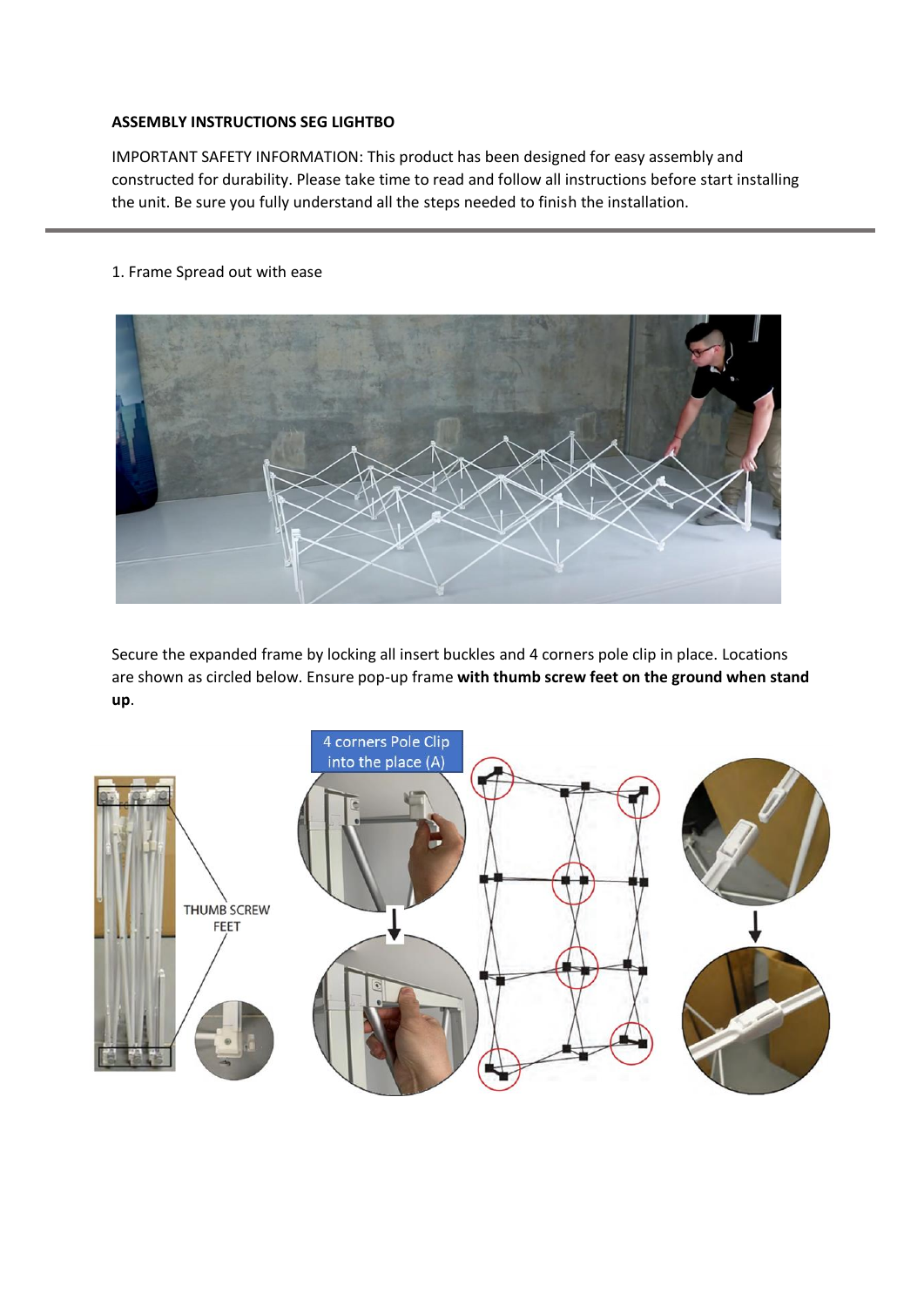2. Connect front and back SEG insert bars to all edges of the frame. Find the "T" shaped plastic connector on both ends of the channel bar, and insert one end into the "T" slot in one connecting hub, then insert the other end. In the picture below.

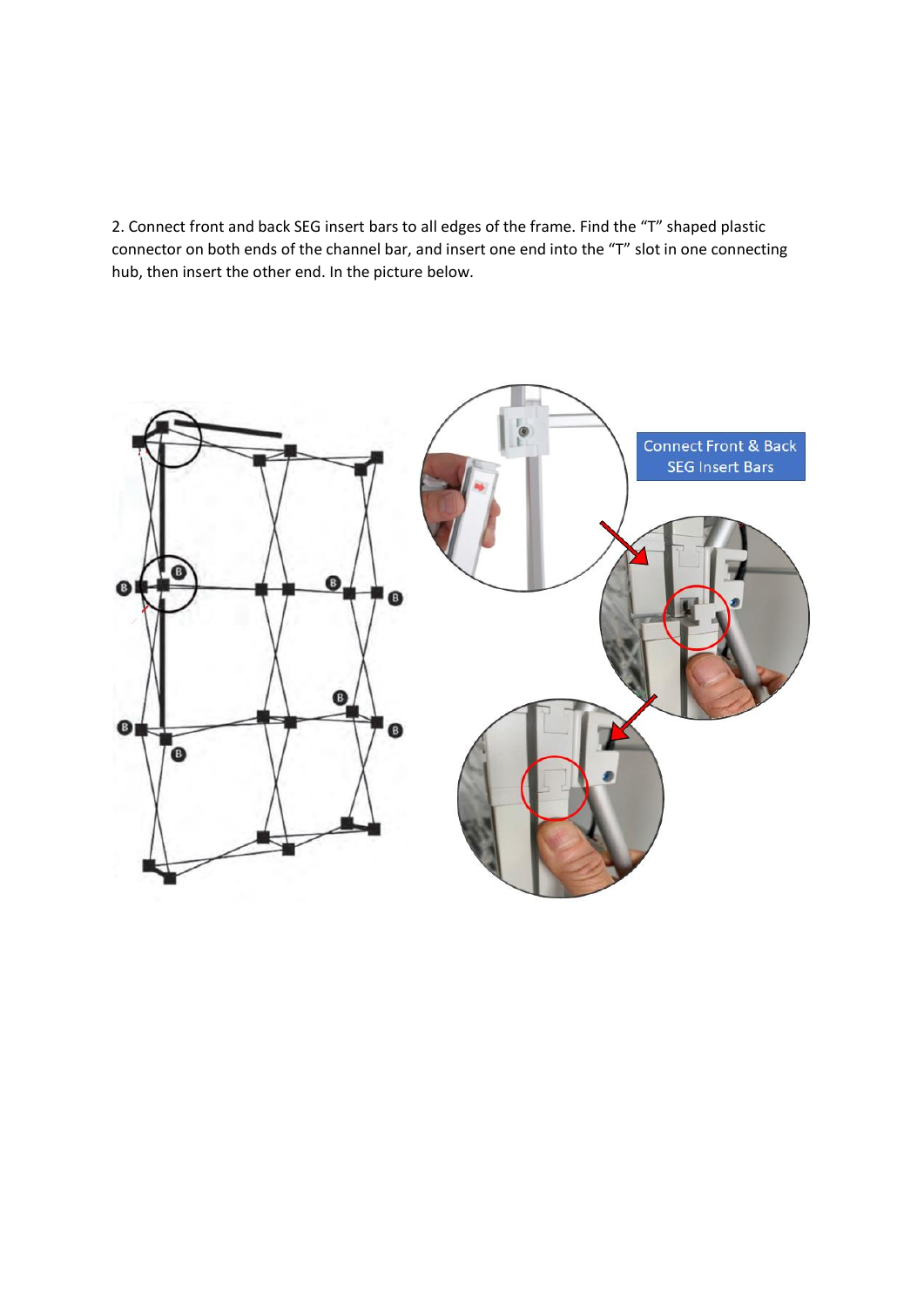3. Carefully roll out the LED ladder panel. Find the "UP" and "DOWN" stickers on light bars, which go into the top and bottom of the frame respectively. Then connect the power adapter with the power cord at the bottom of the LED panel.